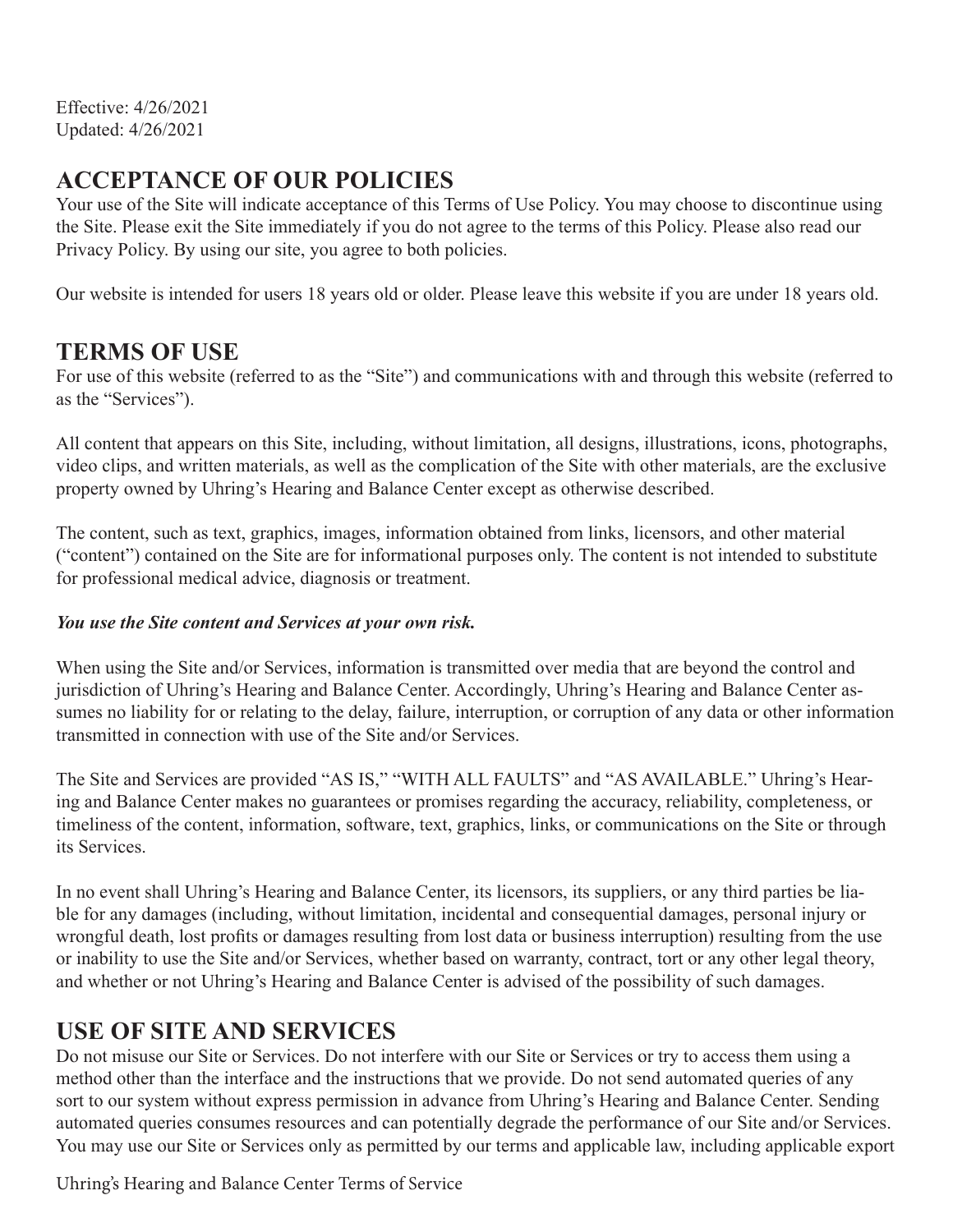and re-export control laws and regulations. We may suspend or stop providing our Site or Services to you if you do not comply with our terms or policies or if we are investigating suspected misconduct. Uhring's Hearing and Balance Center reserves the right to avail itself to applicable Federal, local, and international laws when necessary to protect its interests and rights.

## **USE OF CONTENT**

In many cases, it's not necessary to contact us for permission to use our content. Please read the following guidelines. For questions or reprint situations not covered here, please visit our Privacy Policy or contact Uhring's Hearing and Balance Center at https://www.uhrings.com.

# **ADVERTISEMENTS AND LINKS TO OTHER SITES**

Uhring's Hearing and Balance Center does not endorse the content on any third-party websites. Uhring's Hearing and Balance Center cannot be and is not responsible for the content of linked third-party sites, sites framed within the Site or third-party advertisements, and does not make any representations regarding their content or accuracy. Use of third-party websites is at your own risk and subject to the terms and conditions of use for such sites.

## **INTERPRETATION**

This Agreement shall not be construed against either Party as the author or drafter of the Agreement.

The headings within this Agreement are not to be used as an aid in interpretation and are purely for convenience.

## **ASSIGNMENT**

We may freely assign these Terms and all of the policies and other documents incorporated or referenced, including all rights, licenses, data, and obligations under it or them, in whole or in part, and without notice, for any reason, including for the purpose of internal restructuring.

# **WAIVER**

Our failure to exercise or enforce any right or provision of these Terms will not constitute a waiver or such right or provision.

## **SEVERABILITY**

Should any provision of this Agreement be declared or determined by any court to be illegal or invalid, the validity of the remaining parts, terms, or provisions shall not be affected thereby and said illegal or invalid part, term, or provision shall be deemed not to be a part of this Agreement.

# **BINDING ARBITRATION AGREEMENT**

THE PARTIES TO THIS AGREEMENT WILL SUBMIT ALL DISPUTES ARISING UNDER THIS AGREE-MENT TO ARBITRATION IN NEW JERSEY BEFORE A SINGLE ARBITRATOR OF THE AMERICAN ARBITRATION ASSOCIATION. THE ARBITRATOR SHALL BE AN ATTORNEY ADMITTED TO PRAC-TICE NEW JERSEY LAW. NO PARTY TO THIS AGREEMENT WILL CHALLENGE THE JURISDICTION OR VENUE PROVISIONS AS PROVIDED IN THIS SECTION. NOTHING CONTAINED HEREIN SHALL PREVENT EITHER PARTY FROM OBTAINING AN INJUNCTION.

Uhring's Hearing and Balance Center Terms of Service